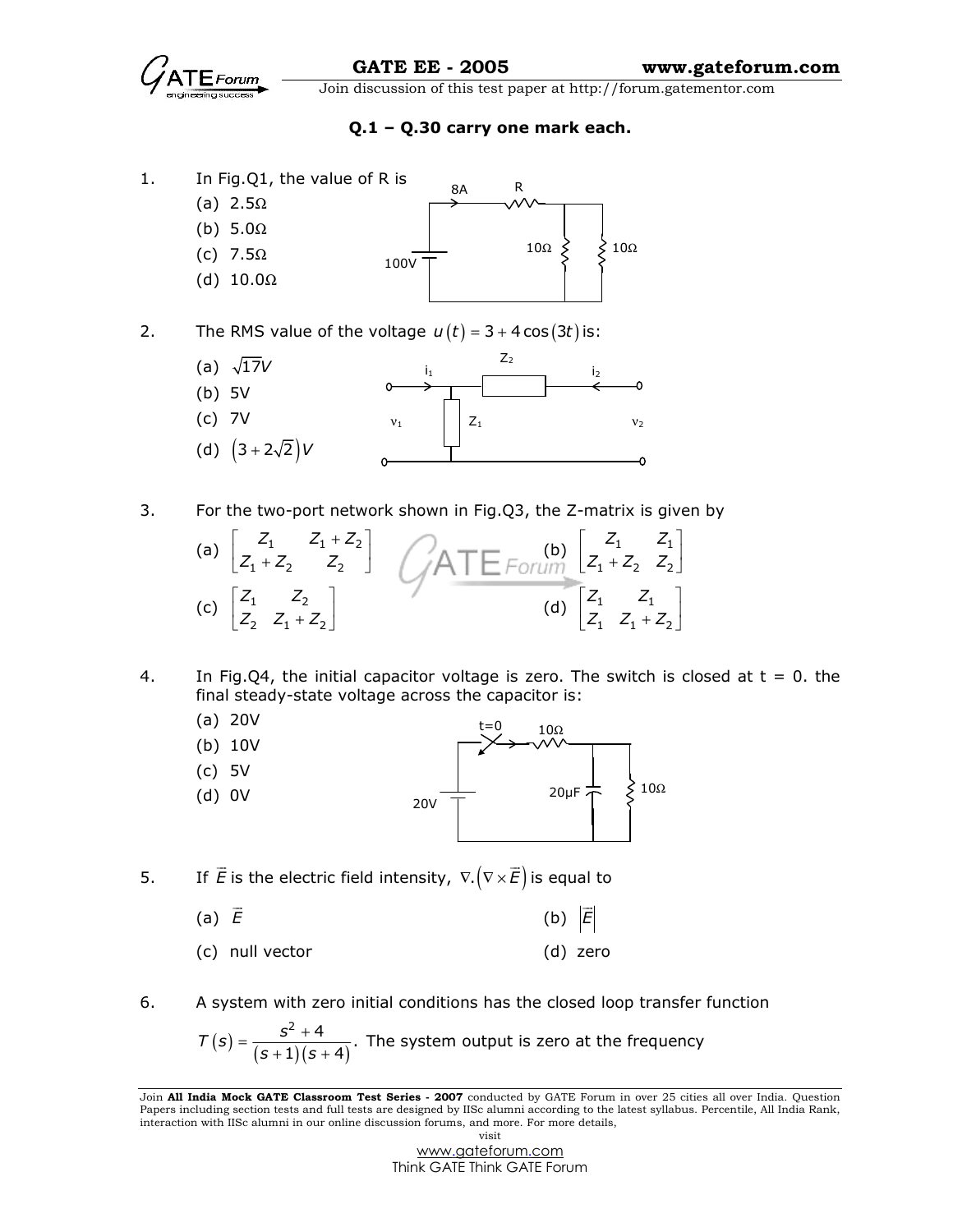

GATE EE - 2005 www.gateforum.com

Join discussion of this test paper at http://forum.gatementor.com

- (a)  $0.5$  rad/sec. (b)  $1$  rad/sec. (c)  $2$  rad/sec. (d)  $4$  rad/sec.
- 7. Fig.Q7 shows the root locus plot (location of poles not given) of a third order system whose open loop transfer function is:



8. The gain margin of a unity feedback control system with the open loop transfer function  $G(s) = \frac{(s+1)^2}{s^2}$  $G(s) = \frac{(s+1)}{2}$ s  $=\frac{(s+1)}{2}$  is:

(a) 0 (b) 
$$
\frac{1}{\sqrt{2}}ATE_{FOT}(\rho)
$$
  $\sqrt{2}$  (d)  $\infty$ 

- 9. In the matrix equation  $Px = q$ , which of the following is a necessary condition for the existence of at least one solution for the unknown vector x:
	- (a) Augmented matrix [P q] must have the same rank as matrix P
	- (b) Vector q must have only non-zero elements
	- (c) Matrix P must be singular
	- (d) Matrix P must be square
- 10. If P and Q are two random events, then the following is TRUE:
	- (a) Independence of P and Q implies that probability  $(P \cap Q) = 0$
	- (b) Probability  $(P \cup Q) \geq$  Probability (P) + Probability (Q)
	- (c) If P and Q are mutually exclusive, then they must be independent
	- (d) Probability  $(P \cap Q) \le$  Probability (P)

11. If 
$$
S = \int_{1}^{\infty} x^{-3} dx
$$
, then S has the value  
\n(a)  $\frac{-1}{3}$  (b)  $\frac{1}{4}$  (c)  $\frac{1}{2}$  (d) 1

Join All India Mock GATE Classroom Test Series - 2007 conducted by GATE Forum in over 25 cities all over India. Question Papers including section tests and full tests are designed by IISc alumni according to the latest syllabus. Percentile, All India Rank, interaction with IISc alumni in our online discussion forums, and more. For more details, visit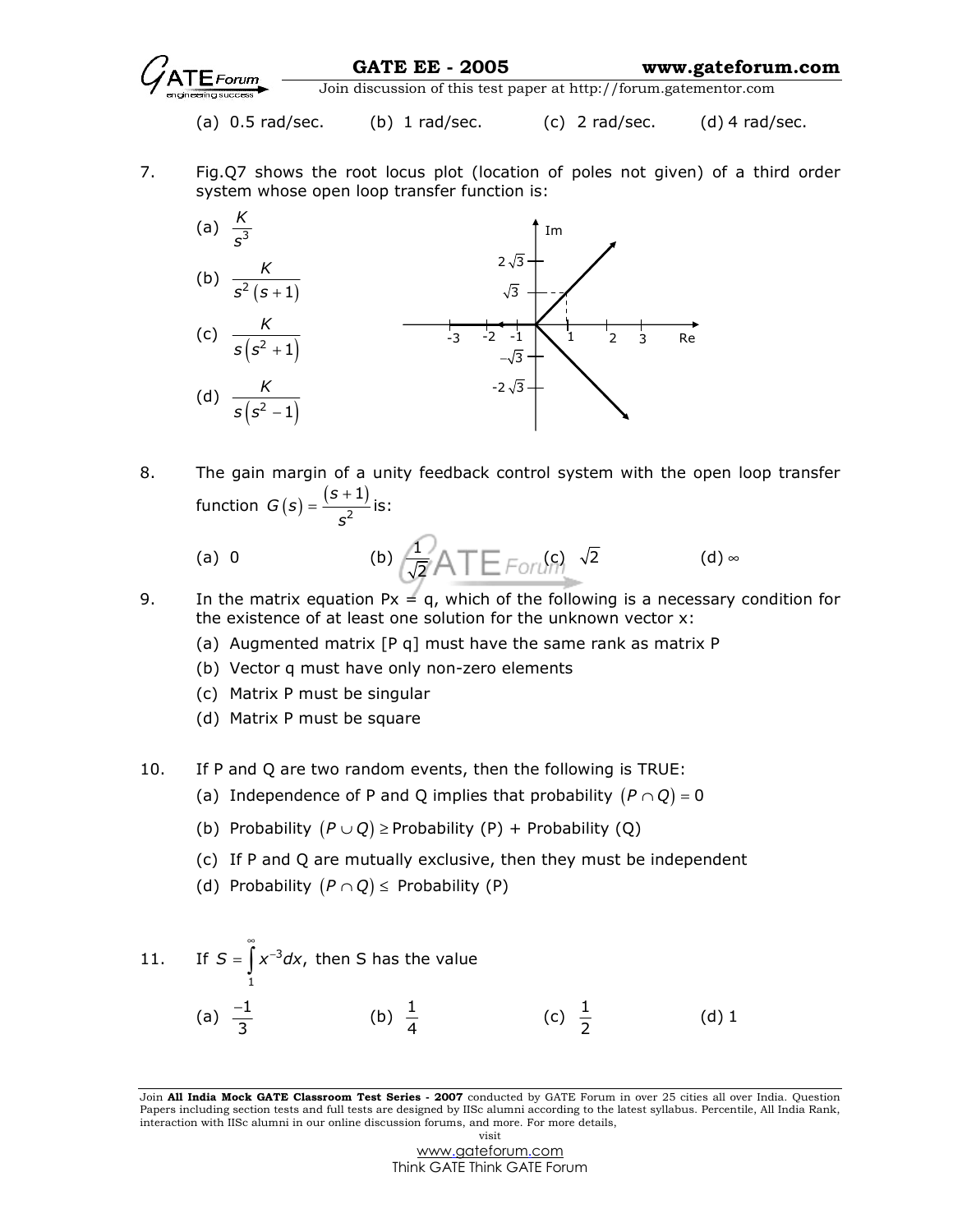

12. The solution of the first order differential equation  $\dot{x}(t) = -3x(t)$ ,  $x(0) = x_0$  is:

(a) 
$$
x(t) = x_0 e^{-3t}
$$
 (b)  $x(t) = x_0 e^{-3}$  (c)  $x(t) = x_0 e^{\frac{-t}{3}}$  (d)  $x(t) = x_0 e^{-t}$ 

13. The equivalent circuit of a transformer has leakage reactance  $X_1, X_2'$  and magnetizing reactance  $X_M$ . Their magnitudes satisfy

(a) 
$$
X_1
$$
  $X'_2$   $X_M$  (b)  $X_1$   $X'_2$   $X_M$  (c)  $X_1 = X'_2$   $X_M$  (d)  $X_1 = X'_2$   $X_M$ 

14. Which three-phase connection can be used in a transformer to introduce a phase difference of 30° between its output and corresponding input line voltages

(a) Star - Star (b) Star - Delta (c) Delta - Delta (d) Delta - Zigzag

15. On the torque/speed curve of induction motor shown in Fig.Q15, four points of operation are market as W, X, Y and Z. Which one of them represents the operation at a slip greater than 1?



16. For an induction motor, operating at a slip  $s$ , the ratio of gross power output to air gap power is equal to:

(a) 
$$
(1-s)^2
$$
 (b)  $(1-s)$  (c)  $\sqrt{(1-s)}$  (d)  $(1-\sqrt{s})$ 

17. The p.u. parameters for a 500 MVA machine on its own base are:

inertia  $M = 20$  p.u.; reactance  $X = 2$  p.u.

The p.u. values of inertia and reactance on 100 MVA common base, respectively, are

(a)  $4, 0.4$  (b)  $100, 10$  (c)  $4, 10$  (d)  $100, 0.4$ 

Join All India Mock GATE Classroom Test Series - 2007 conducted by GATE Forum in over 25 cities all over India. Question Papers including section tests and full tests are designed by IISc alumni according to the latest syllabus. Percentile, All India Rank, interaction with IISc alumni in our online discussion forums, and more. For more details, visit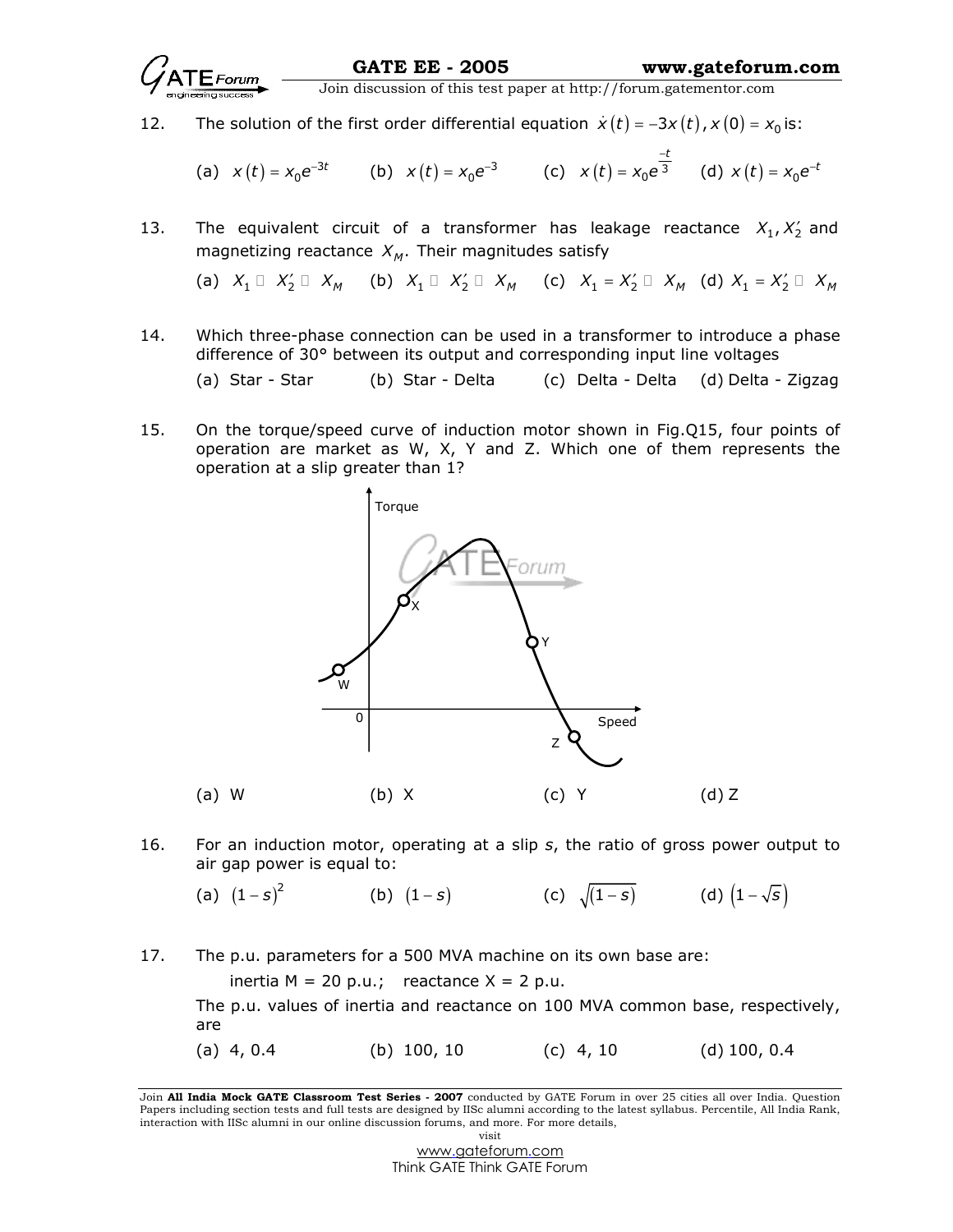

18. An 800 kV transmission line has a maximum power transfer capacity on the operated at 400 kV with the series reactance unchanged, the new maximum power transfer capacity is approximately

(a) P (b)  $2P$ 2 P (d)  $\frac{1}{4}$ P

19. The insulation strength of an EHV transmission line is mainly governed by

- (a) load power factor (b) switching over-voltages
	- (c) harmonics (d) corona
- 20. High Voltage DC (HVDC) transmission is mainly used for
	- (a) bulk power transmission over very long distances
	- (b) inter-connecting two systems with the same nominal frequency
	- (c) eliminating reactive power requirement in the operation
	- (d) minimizing harmonics at the converter stations
- 21. The Q-meter works on the principle of
	-
	-



- 22. A PMMC voltmeter is connected across a series combination of a DC voltage source  $V_1$  = 2V and an AC voltage source  $v_2(t)$  = 3 sin $(4t)$ V. The meter reads
- (a) 2V (b) 5V (c)  $\left(2+\frac{\sqrt{3}}{2}\right)V$  $(2)$ (d)  $\left(\frac{\sqrt{17}}{2}\right)$ V  $\left(\frac{\sqrt{17}}{2}\right)$
- 23. Assume that  $D_1$  and  $D_2$  in Fig.Q23 are ideal diodes. The value of current I is:



24. The 8085 assembly language instruction that stores the contents of H and L registers into the memory locations  $2050<sub>H</sub>$  and  $2051<sub>H</sub>$ , respectively, is:

(a) SPHL 2050 $_{\rm H}$   $\,$  (b) SPHL 2051 $_{\rm H}$   $\,$  (c) SHLD 2050 $_{\rm H}$  (d) STAX 2050 $_{\rm H}$ 

Join All India Mock GATE Classroom Test Series - 2007 conducted by GATE Forum in over 25 cities all over India. Question Papers including section tests and full tests are designed by IISc alumni according to the latest syllabus. Percentile, All India Rank, interaction with IISc alumni in our online discussion forums, and more. For more details, visit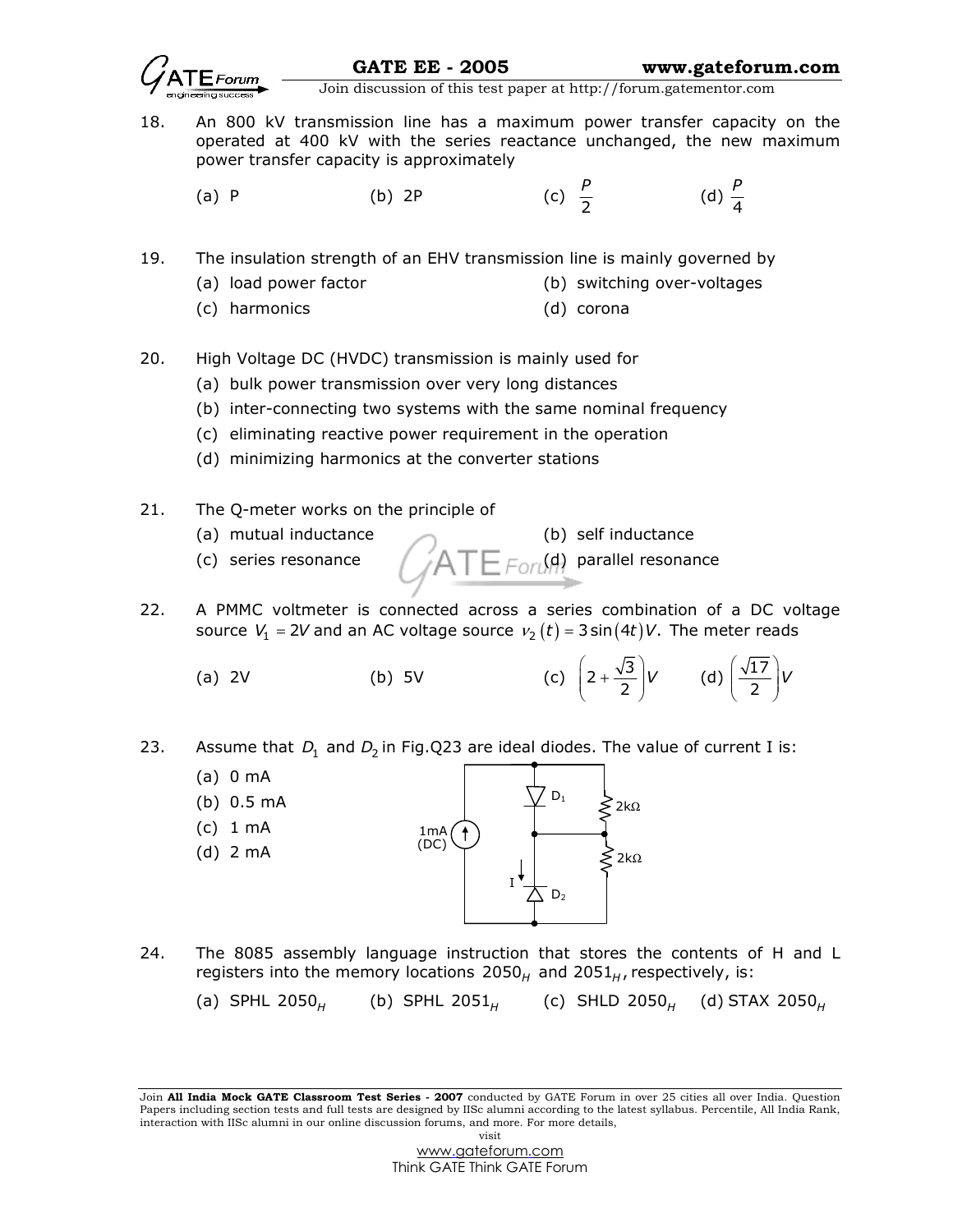

25. Assume that the N-channel MOSFET shown in Fig.Q25 is ideal, and that its threshold voltage is +1.0V. The voltage  $V_{ab}$  between nodes a and b is:<br> $V_{ab} = V_{ab}$ 



26. The digital circuit shown in Fig.Q26 works as a

- (a) JK flip-flop
- (b) Clocked RS flip-flop
- (c) T flip-flop





- 27. A digital-to-analog converter with a full-scale output voltage of 3.5V has a resolution close to 14 mV. Its bit size is Forum
- (a) 4 (b) 8 (c) 16 (d) 32

X

- 28. The conduction loss versus device current characteristic of a power MOSFET is best approximated by
	-
	- (a) a parabola (b) a straight line
	- (c) a rectangular hyperbola
	- (d) an exponentially decaying function
- 29. A three-phase diode bridge rectifier is fed from a 400V RMS, 50 Hz, three-phase AC source. If the load is purely resistive, the peak instantaneous output voltage is equal to
- (a) 400 V (b) 400 $\sqrt{2}$  V (c) 400 $\sqrt{\frac{2}{3}}$  V (d)  $\frac{400}{\sqrt{3}}$ 3 V
- 30. The output voltage waveform of a three-phase square-wave inverter contains
	-
	- (a) only even harmonics (b) both odd and even harmonics
	- (c) only odd harmonics (d) only triplen harmonics

Join All India Mock GATE Classroom Test Series - 2007 conducted by GATE Forum in over 25 cities all over India. Question Papers including section tests and full tests are designed by IISc alumni according to the latest syllabus. Percentile, All India Rank, interaction with IISc alumni in our online discussion forums, and more. For more details, visit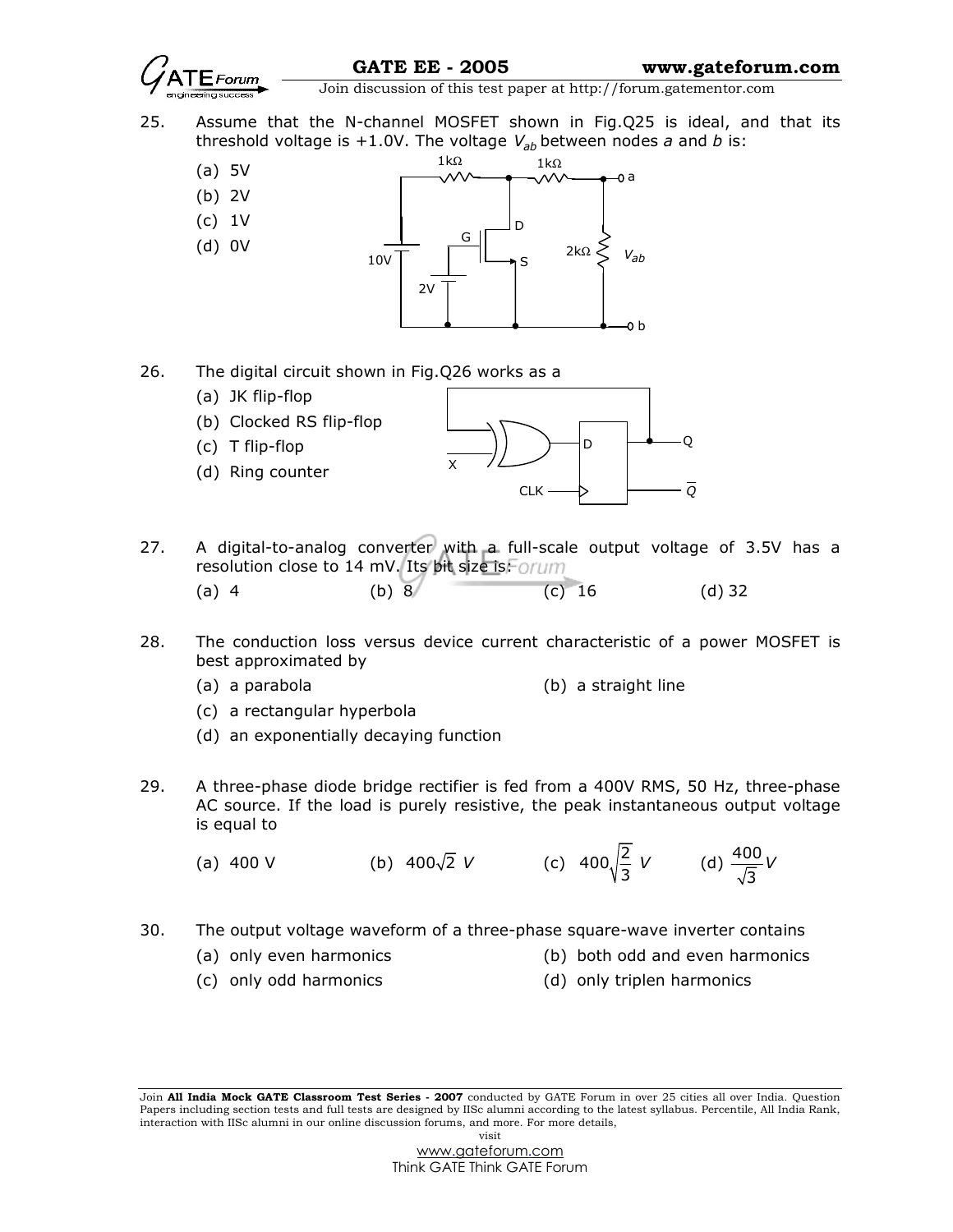

## Q.31 – Q.80 carry two marks each

31. The RL circuit of Fig.Q31 is fed from a constant magnitude, variable frequency sinusoidal voltage source  $v_{IN}$ . At 100 Hz, the R and L elements each have a voltage drop  $u_{RMS}$ . If the frequency of the source is changed to 50 Hz, the new voltage drop across R is:



32. For the three-phase circuit shown in Fig.Q32, the ratio of the current  $I_q: I_{\gamma}: I_B$  is given by IR



33. For the triangular waveform shown in Fig.Q33, the RMS value of the voltage is equal to



34. The circuit shown in Fig.Q34 is in steady state, when the switch is closed at  $t = 0$ . Assuming that the inductance is ideal, the current through the inductor at  $t = 0^+$ equals



Join All India Mock GATE Classroom Test Series - 2007 conducted by GATE Forum in over 25 cities all over India. Question Papers including section tests and full tests are designed by IISc alumni according to the latest syllabus. Percentile, All India Rank, interaction with IISc alumni in our online discussion forums, and more. For more details, visit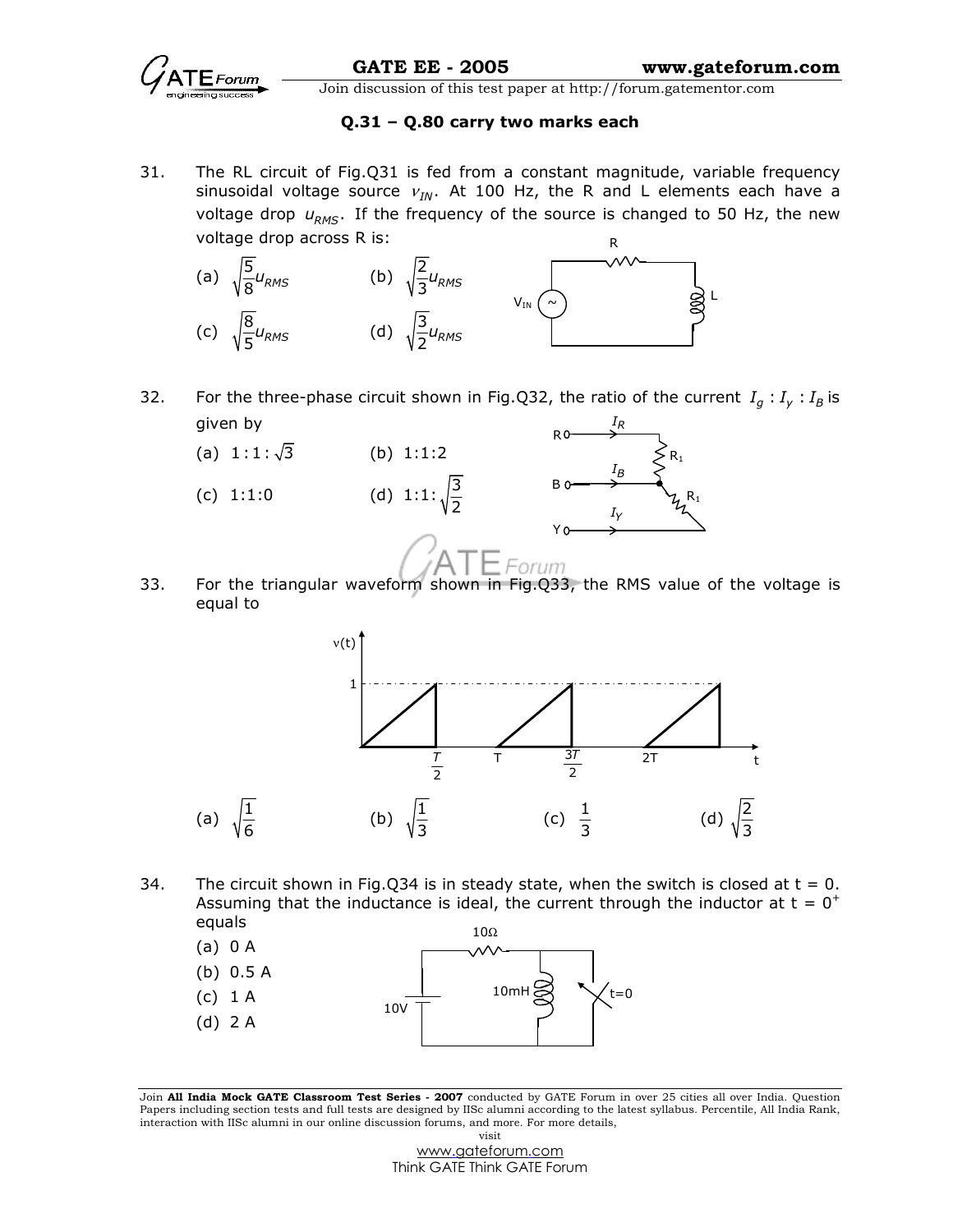

 $\frac{1}{\sqrt{1-\frac{1}{n}}}\sqrt{\frac{1}{n}}$  Join discussion of this test paper at http://forum.gatementor.com

35. The charge distribution in a metal-dielectric-semiconductor specimen is shown in Fig.Q35. The negative charge density decreases linearly in the semiconductor as shown. The electric field distribution is as shown in



36. In Fig.Q36, the Thevenin's equivalent pair (voltage, impedance), as seen at the terminals P-Q, is given by  $100$ 

| (a) $(2V, 5\Omega)$<br>(b) $(2V, 7.5\Omega)$<br>(c) $(4V, 5\Omega)$ | 1 U.S.Z<br>Unknown<br>$20\Omega$<br>$10\Omega$<br>4V<br>network |
|---------------------------------------------------------------------|-----------------------------------------------------------------|
| $(4V, 7.5\Omega)$<br>(d)                                            |                                                                 |

## 37. A unity feedback system, having an open loop gain

$$
G(s)H(s) = \frac{K(1-s)}{(1+s)}, \text{ becomes stable when}
$$
\n(a)  $|K| > 1$  (b)  $K > 1$  (c)  $|K| < 1$  (d)  $K < -1$ 

Join All India Mock GATE Classroom Test Series - 2007 conducted by GATE Forum in over 25 cities all over India. Question Papers including section tests and full tests are designed by IISc alumni according to the latest syllabus. Percentile, All India Rank, interaction with IISc alumni in our online discussion forums, and more. For more details, visit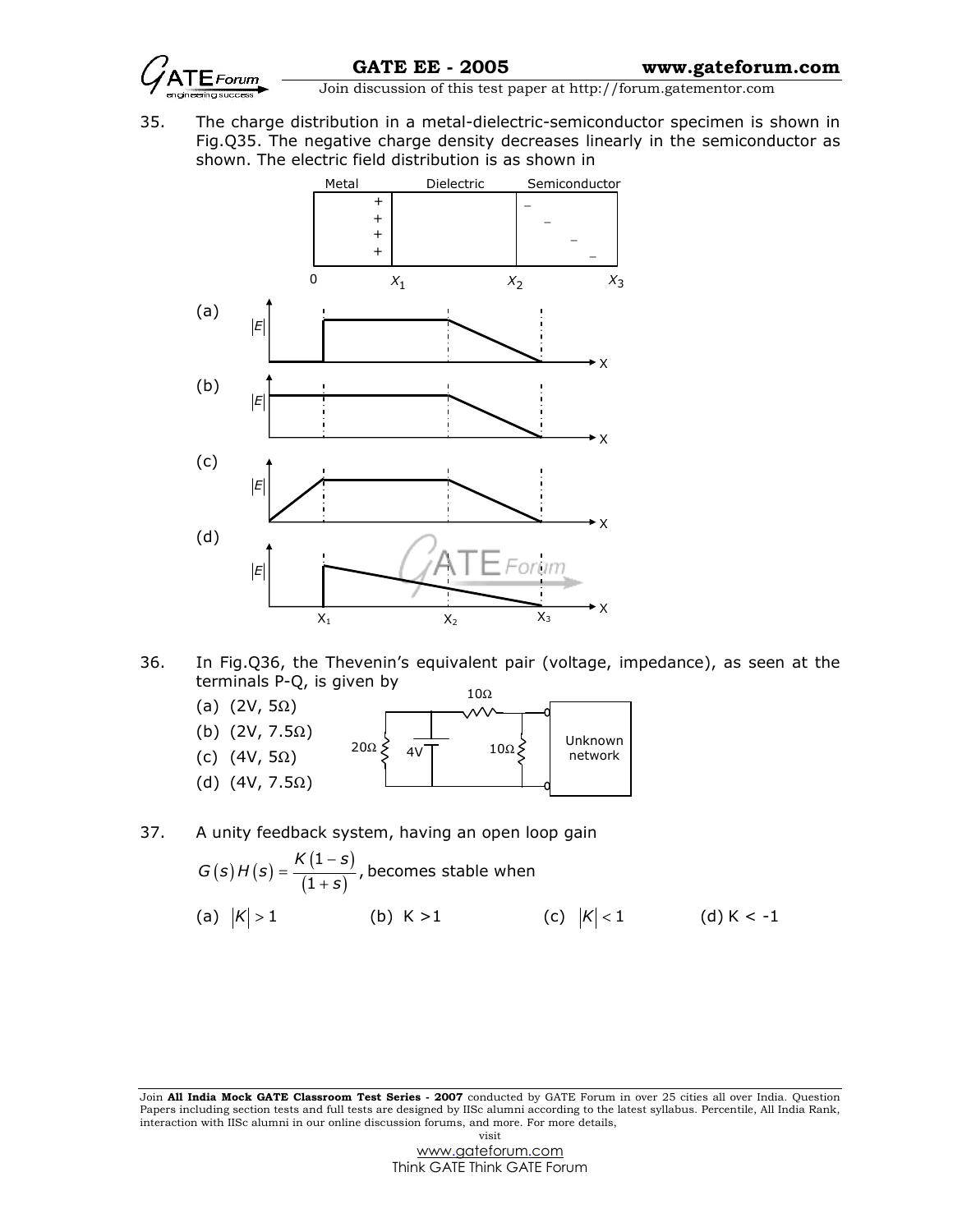

38. When subjected to a unit step input, the closed loop control system shown in Fig.Q38 will have a steady state error of



- 39. In the GH(s) plane, the Nyquist plot of the loop transfer function  $G(s)H(s) = \frac{\pi e^{-0.25s}}{s}$  $\pi e^{-}$  $=\frac{h^2}{2}$  passes through the negative real axis at the point (a)  $(-0.25, j0)$  (b)  $(-0.5, j0)$  (c)  $(-1, j0)$  (d)  $(-2, j0)$
- 40. If the compensated system shown in Fig.Q40 has a phase margin of  $60^{\circ}$  at the crossover frequency of 1 rad/sec, the value of the gain K is:



41. For the matrix

 $\begin{bmatrix} 3 & -2 & 2 \end{bmatrix}$  $P = \begin{bmatrix} 0 & -2 & 1 \end{bmatrix}$ , one of the eigen values is equal to –2. Which of the following is  $\begin{bmatrix} 0 & 0 & 1 \end{bmatrix}$ 

an eigen vector?

(a) 
$$
\begin{bmatrix} 3 \\ -2 \\ 1 \end{bmatrix}
$$
 (b)  $\begin{bmatrix} -3 \\ 2 \\ -1 \end{bmatrix}$  (c)  $\begin{bmatrix} 1 \\ -2 \\ 3 \end{bmatrix}$  (d)  $\begin{bmatrix} 2 \\ 5 \\ 0 \end{bmatrix}$ 

42. If

$$
R = \begin{bmatrix} 1 & 0 & -1 \\ 2 & 1 & -1 \\ 2 & 3 & 2 \end{bmatrix}
$$
, the top row of  $R^{-1}$  is:  
(a)  $\begin{bmatrix} 5 & 6 & 4 \end{bmatrix}$  (b)  $\begin{bmatrix} 5 & -3 & 1 \end{bmatrix}$  (c)  $\begin{bmatrix} 2 & 0 & -1 \end{bmatrix}$  (d)  $\begin{bmatrix} 2 & -1 & \frac{1}{2} \end{bmatrix}$ 

Join All India Mock GATE Classroom Test Series - 2007 conducted by GATE Forum in over 25 cities all over India. Question Papers including section tests and full tests are designed by IISc alumni according to the latest syllabus. Percentile, All India Rank, interaction with IISc alumni in our online discussion forums, and more. For more details, visit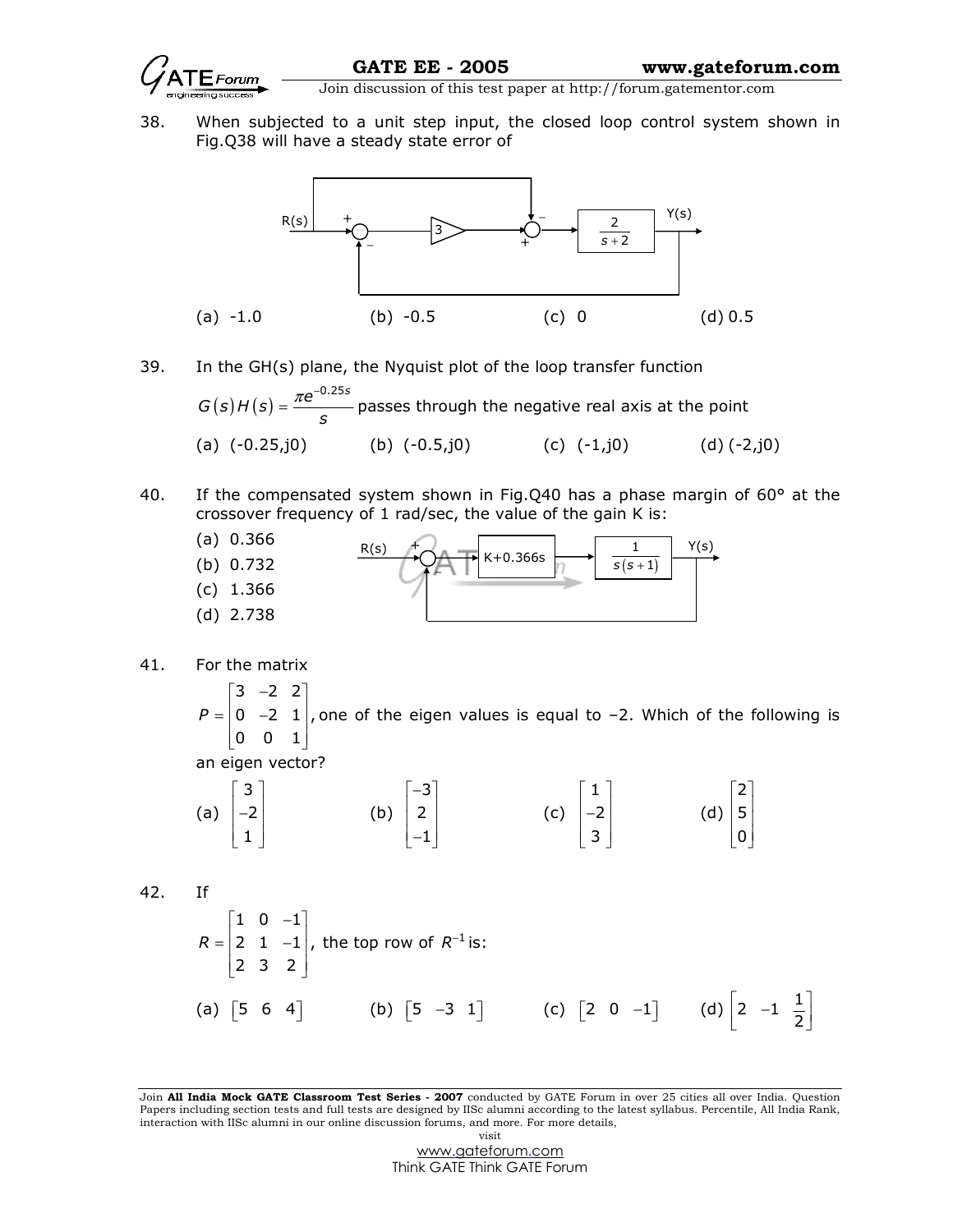

43. A fair coin is tossed three times in succession. If the first toss produces a head, then the probability of getting exactly two heads in three tosses is:

(a) 
$$
\frac{1}{8}
$$
 (b)  $\frac{1}{2}$  (c)  $\frac{3}{8}$  (d)  $\frac{3}{4}$ 

44. For the function  $f(x) = x^2 e^{-x}$ , the maximum occurs when x is equal to:

(a) 2 (b) 1 (c) 0 (d) -1

45. For the scalar field 2  $,2$  $\frac{1}{2} + \frac{y}{3}$  $u = \frac{x^2}{2} + \frac{y^2}{2}$ , the magnitude of the gradient at the point (1,3) is: (a)  $\sqrt{\frac{13}{9}}$  (b)  $\sqrt{\frac{9}{2}}$  (c)  $\sqrt{5}$  (d)  $\frac{9}{2}$ 

46. For the equation  $\ddot{x}(t) + 3\dot{x}(t) + 2x(t) = 5$ , the solution  $x(t)$  approaches the following values at  $t \to \infty$ 

(a) 0 (b) 
$$
\frac{5}{2}
$$
 A T E *Form* (c) 5 (d) 10

47. The Laplace transform of a function 
$$
f(t)
$$
 is

$$
F(s) = \frac{5s^2 + 23s + 6}{s(s^2 + 2s + 2)}
$$
. As  $t \to \infty$ ,  $f(t)$  approaches

(a) 3 (b) 5 (c)  $\frac{17}{2}$  (d)  $\infty$ 

48. The Fourier series for the function  $f(x) = \sin^2 x$  is:

(a) 
$$
\sin x + \sin 2x
$$
   
 (b)  $1 - \cos 2x$ 

(c)  $\sin 2x + \cos 2x$  (d)  $0.5 - 0.5 \cos 2x$ 

49. If  $u(t)$  is the unit step and  $\delta(t)$  is the unit impulse function, the inverse ztransform of  $F(z) = \frac{1}{z+1}$  for  $k \ge 0$  is: (a)  $\left( -1 \right)^{k} \delta \left( k \right)$  (b)  $\delta \left( k \right) - \left( -1 \right)^{k}$  (c)  $\left( -1 \right)^{k} u \left( k \right)$  (d)  $u \left( k \right) - \left( -1 \right)^{k}$ 

Join All India Mock GATE Classroom Test Series - 2007 conducted by GATE Forum in over 25 cities all over India. Question Papers including section tests and full tests are designed by IISc alumni according to the latest syllabus. Percentile, All India Rank, interaction with IISc alumni in our online discussion forums, and more. For more details, visit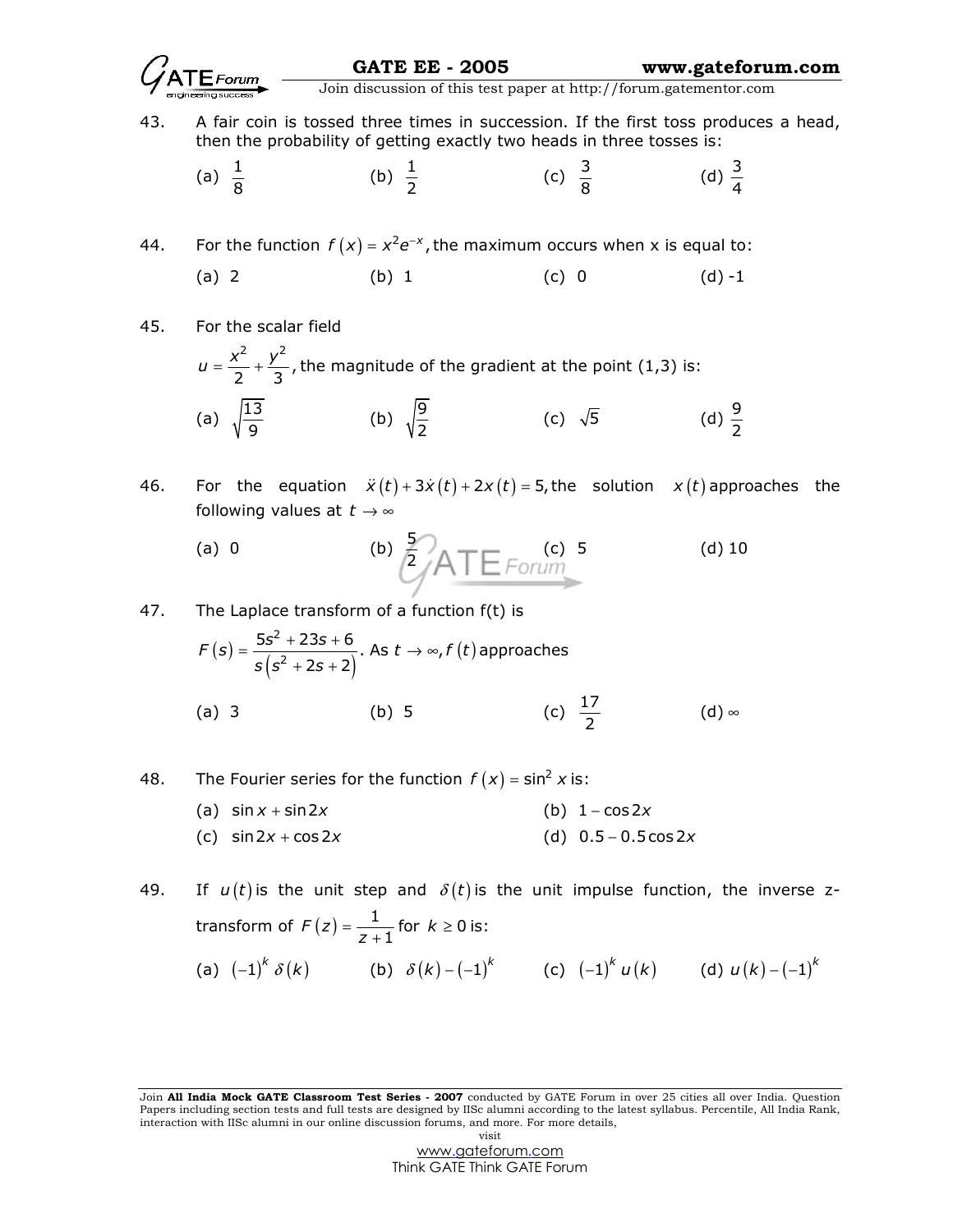

50. Two magnetic poles revolve around a stationary armature carrying two coils  $(c_1 - c_1, c_2 - c_2')$  as shown in Fig.Q50. Consider the instant when the poles are in a position as shown. Identify the correct statement regarding the polarity of the induced emf at this instant in coil sides  $c_1$  and  $c_2$ .



- (a) in  $c_1$ , no emf in  $c_2$  (b)  $\otimes$  in  $c_1$ , no emf in  $c_2$ (c) in  $c_2$ , no emf in  $c_1$  (d)  $\otimes$  in  $c_2$ , no emf in  $c_1$
- 51. A 50 kW dc shunt motor is loaded to draw rated armature current at any given speed. When driven (i) at half the rated speed by armature voltage control and (ii) at 1.5 times the rated speed by field control, the respective output powers delivered by the motor are approximately (a) 25 kW in (i) and 75 kW in (ii)  $\qquad$  (b) 25 kW in (i) and 50 kW in (ii)
	- (c) 50 kW in (i) and 75 kW in (ii)  $(d)$  50 kW in (i) and 50 kW in (ii)
- 52. In relation to DC machines, match the following and choose the correct combination.

| Group $-1$                                              |  |  |  |                        | $Group-2$                                                              |  |  |  |
|---------------------------------------------------------|--|--|--|------------------------|------------------------------------------------------------------------|--|--|--|
| <b>Performance Variables</b>                            |  |  |  | <b>Proportional to</b> |                                                                        |  |  |  |
| (P) Armature emf (E)                                    |  |  |  |                        | (1) Flux ( $\phi$ ), speed ( $\omega$ ) and armature current ( $I_a$ ) |  |  |  |
| (Q) Developed torque $(T)$ (2) $\phi$ and $\omega$ only |  |  |  |                        |                                                                        |  |  |  |
| (R) Developed power (P) (3) $\phi$ and $I_a$ only       |  |  |  |                        |                                                                        |  |  |  |
|                                                         |  |  |  |                        | (4) $I_a$ and $\omega$ only                                            |  |  |  |
|                                                         |  |  |  |                        | $(5) Ia$ only                                                          |  |  |  |
|                                                         |  |  |  |                        |                                                                        |  |  |  |
| $(A)$ P - 3 Q - 3                                       |  |  |  | $R - 1$                |                                                                        |  |  |  |
| $(B) P - 2 Q - 5 R - 4$                                 |  |  |  |                        |                                                                        |  |  |  |
| $(C) P - 3 Q - 5 R - 4$                                 |  |  |  |                        |                                                                        |  |  |  |
| $(D) P - 2 Q - 3$                                       |  |  |  | $R - 1$                |                                                                        |  |  |  |

Join All India Mock GATE Classroom Test Series - 2007 conducted by GATE Forum in over 25 cities all over India. Question Papers including section tests and full tests are designed by IISc alumni according to the latest syllabus. Percentile, All India Rank, interaction with IISc alumni in our online discussion forums, and more. For more details, visit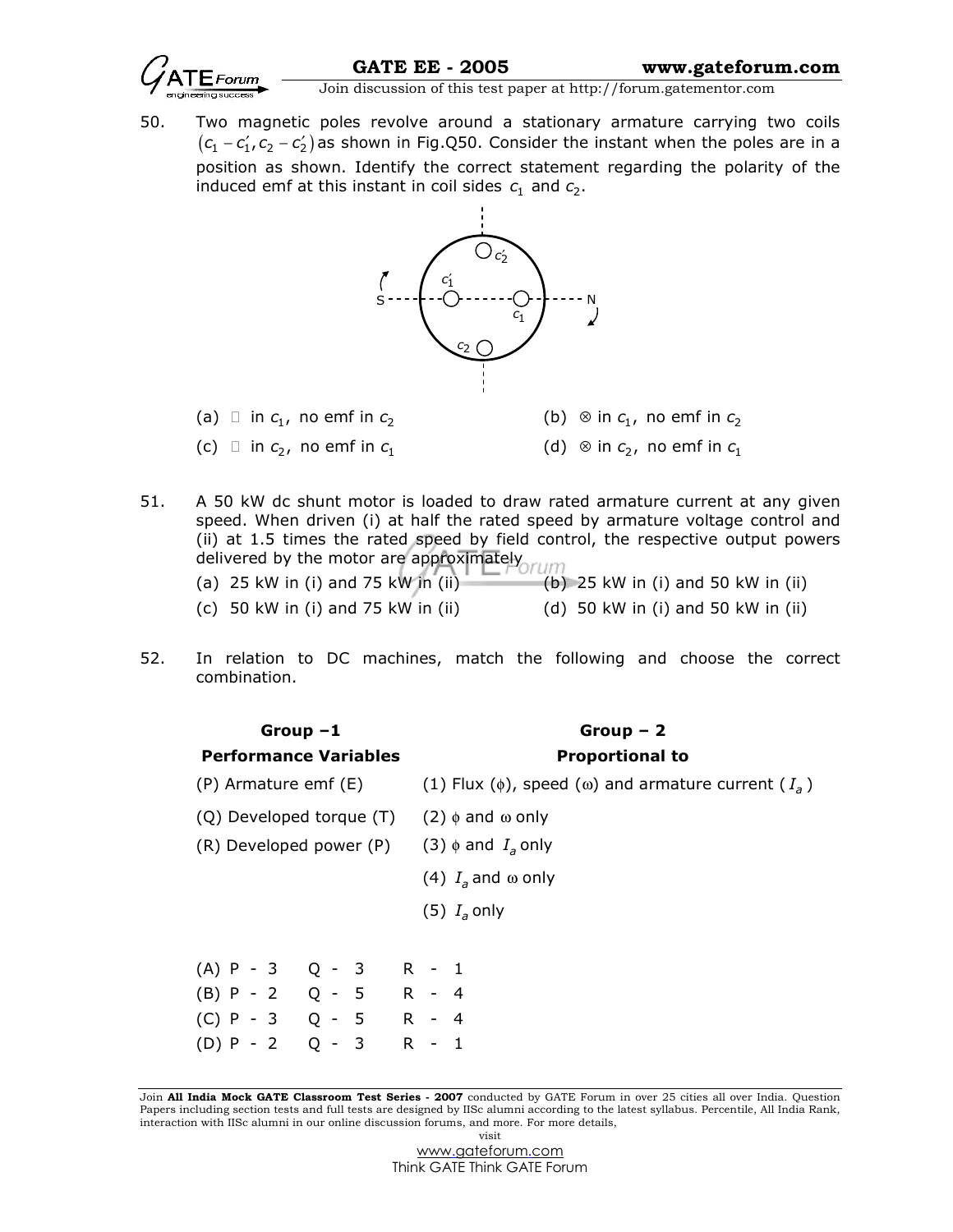- 53. In relation to the synchronous machines, which one of the following statements is false?
	- (a) In salient pole machines, the direct-axis synchronous reactance is greater than the quadrature-axis synchronous reactance
	- (b) The damper bars help the synchronous motor self-start
	- (c) Short circuit ratio is the ratio of the field current required to produce the rated voltage on open circuit to the rated armature current
	- (d) The V-curve of a synchronous motor represents the variation in the armature current with field excitation, at a given output power
- 54. Under no load condition, if the applied voltage to an induction motor is reduced from the rated voltage to half the rated value,
	- (a) the speed decreases and the stator current increases
	- (b) both the speed and the stator current decrease
	- (c) the speed and the stator current remain practically constant
	- (d) there is negligible change in the speed but the stator current decreases
- 55. A three-phase cage induction motor is started by direct-on-line (DOL) switching at the rated voltage. If the starting current drawn is 6 times the full load current, and the full load slip is 4%, the ratio of the starting developed torque to the full load torque is approximately equal to
	- (a)  $0.24$  (b)  $1.44$  (c)  $2.40$  (d)  $6.00$
- 56. In a single phase induction motor driving a fan load, the reason for having a high resistance rotor is to achieve
	- (a) low starting torque (b) quick acceleration
	- (c) high efficiency (d) reduced size
- 57. Determine the correctness or otherwise of the following **Assertion [a]** and the Reason [r].

Assertion: Under V/f control of induction motor, the maximum value of the developed torque remains constant over a wide range of speed in the subsynchronous region.

**Reason:** The magnetic flux is maintained almost constant at the rated value by keeping the ratio V/f constant over the considered speed range.

- (a) Both [a] and [r] are true and [r] is the correct reason for [a]
- (b) Both  $[a]$  and  $[r]$  are true but  $[r]$  is not the correct reason for  $[a]$
- (c) Both [a] and [r] are false
- (d)  $[a]$  is true but  $[r]$  is false

Join All India Mock GATE Classroom Test Series - 2007 conducted by GATE Forum in over 25 cities all over India. Question Papers including section tests and full tests are designed by IISc alumni according to the latest syllabus. Percentile, All India Rank, interaction with IISc alumni in our online discussion forums, and more. For more details, visit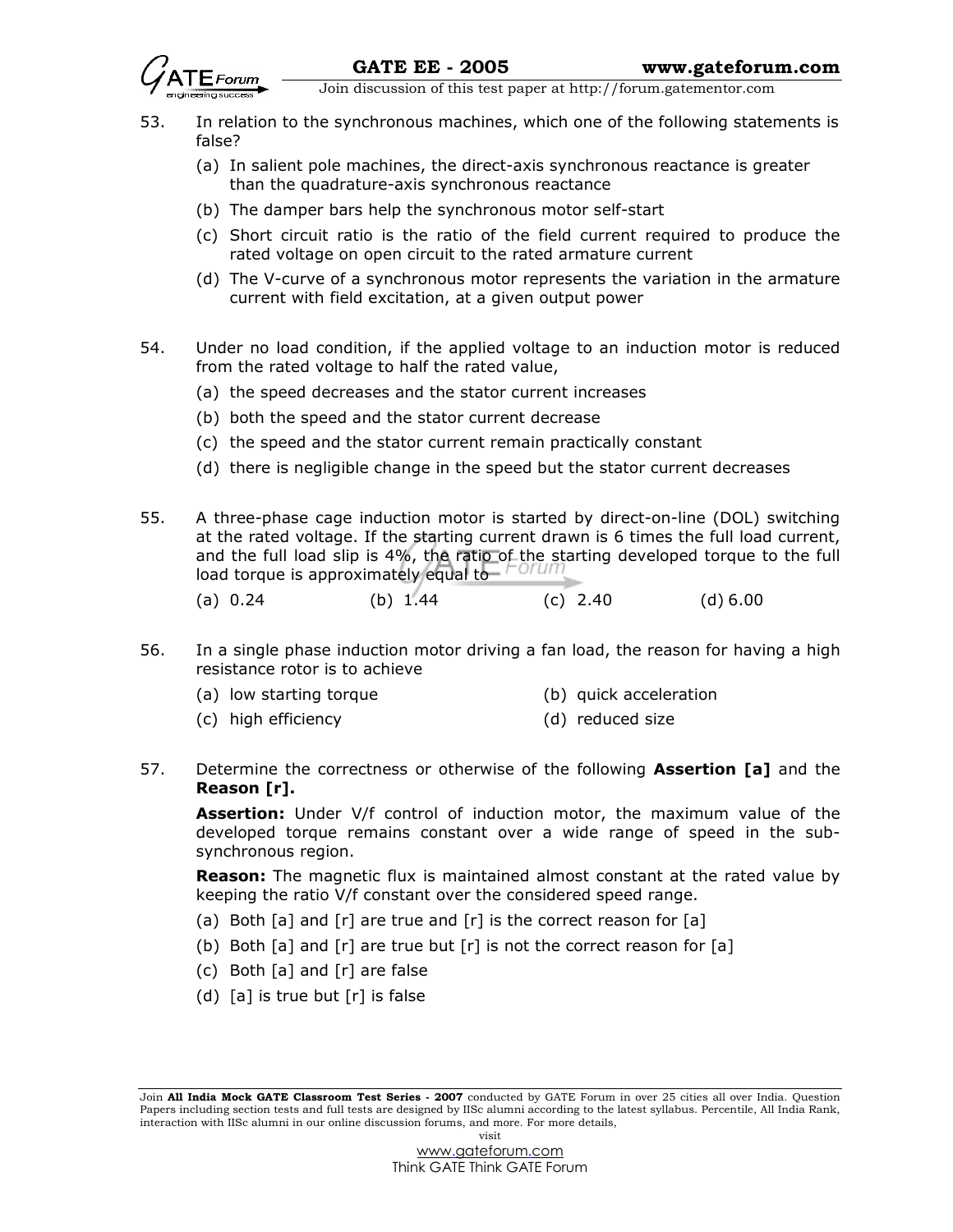

- 58. The parameters of a transposed overhead transmission line are given as: Self reactance  $x_s$  = 0.5 $\Omega$  / km and Mutual reactance  $x_m$  = 0.1 $\Omega$  / km The positive sequence reactance  $x_1$  and zero sequence reactance  $x_0$ , respectively, in  $\Omega$ /km are (a) 0.3, 0.2 (b) 0.5, 0.2 (c) 0.5, 0.6 (d) 0.3, 0.6
- 59. At an industrial sub-station with a 4 MW load, a capacitor of 2 MVAR is installed to maintain the load power factor at 0.97 lagging. If the capacitor goes out of service, the load power factor becomes
	- (a)  $0.85$  lag (b)  $1.00$  lag (c)  $0.80$  lag (d)  $0.90$  lag
- 60. The network shown in Fig.Q60 has impedances in p.u. as indicated. The diagonal element  $Y_{22}$  of the bus admittance matrix  $Y_{BUS}$  of the network is:



61. A load centre is at an equidistant from the two thermal generating stations  $G_1$ and  $G_2$  as shown in Fig.Q61. The fuel cost characteristics of the generating stations are given by  $F_1 = a + bP_1 + cP_1^2$  Rs/hour ~ ~

 $F_2 = a + bP_2 + 2cP_2^2$  Rs/hour

Load  $G_1$   $G_2$ 

where  $P_1$  and  $P_2$  are the generation in MW of  $G_1$  and  $G_2$ , respectively. For most economic generation to meet 300 MW of load,  $P_1$  and  $P_2$ , respectively, are

(a) 150, 150 (b) 100, 200 (c) 200, 100 (d) 175, 125

62. Two networks are connected in cascade as shown in Fig.Q62. With the usual notations the equivalent A, B, C and D constants are obtained. Given that  $C = 0.025\angle 45^\circ$ , the value of  $Z_2$  is:



Join All India Mock GATE Classroom Test Series - 2007 conducted by GATE Forum in over 25 cities all over India. Question Papers including section tests and full tests are designed by IISc alumni according to the latest syllabus. Percentile, All India Rank, interaction with IISc alumni in our online discussion forums, and more. For more details, visit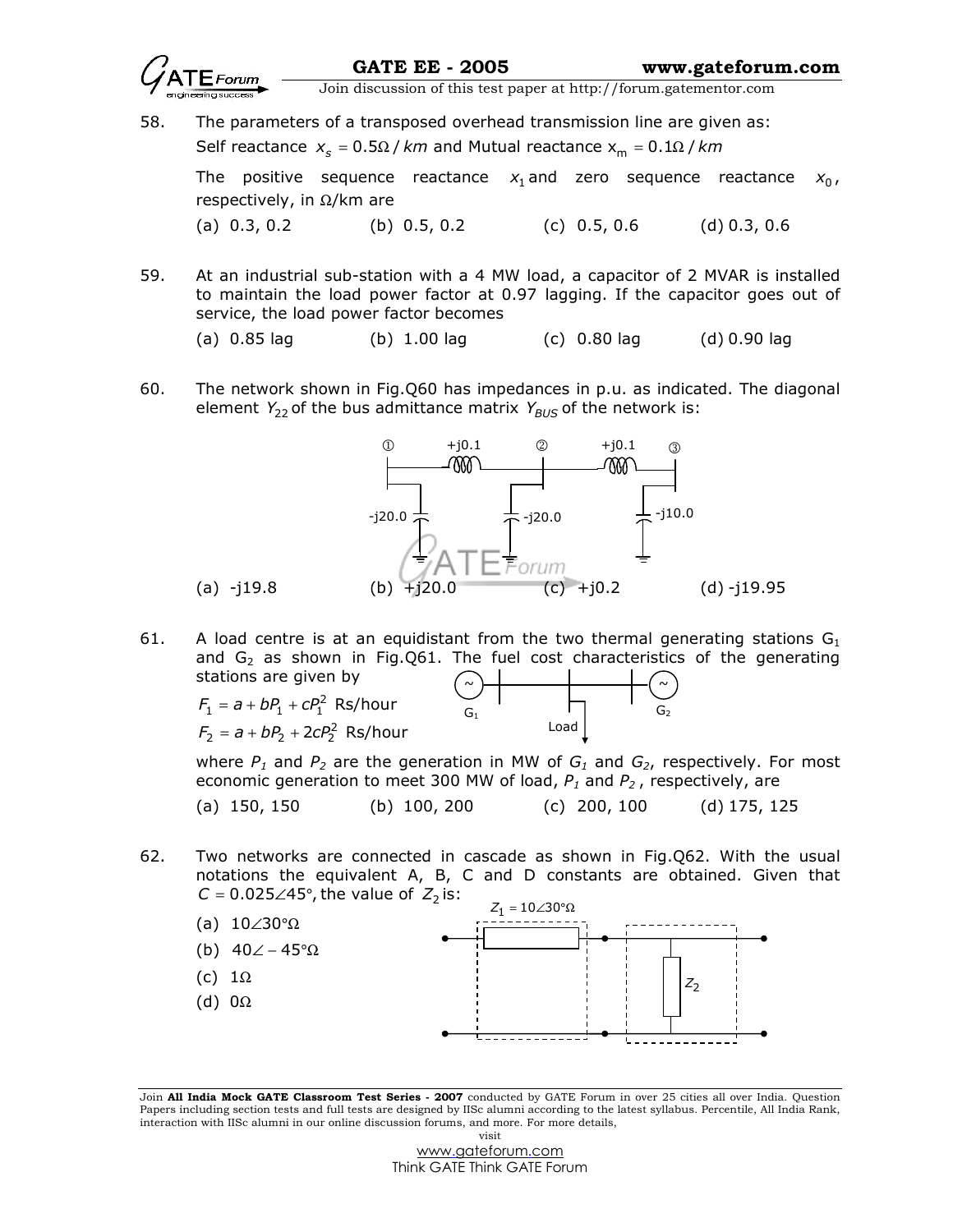

- 63. A generator with constant 1.0 p.u. terminal voltage supplies power through a step-up transformer of 0.12 p.u. reactance and a double-circuit line to an infinite bus bas as shown in Fig.Q63. The infinite bus voltage is maintained at 1.0 p.u. Neglecting the resistances and susceptances of the system, the steady state stability power limit of the system is 6.25 p.u. If one of the double-circuit is tripped, the resulting steady state stability power limit in p.u. will be
	- (a) 12.5 p.u.
	- (b) 3.125 p.u. (c) 10.0 p.u.

(d) 5.0 p.u.



64. The simultaneous application of signals  $x(t)$  and  $y(t)$  to the horizontal and vertical plates, respectively, of an oscilloscope, produces a vertical figure-of-8 display. If P and Q are constants, and  $x(t) = P \sin (4t + 30)$ , then  $y(t)$  is equal to

(a)  $Q \sin (4t - 30)$  (b)  $Q \sin (2t + 15)$  (c)  $Q \sin (8t + 60)$  (d)  $Q \sin (4t + 30)$ 

65. A DC ammeter has a resistance of  $0.1\Omega$  and its current range is 0 – 100A. If the range is to be extended to  $0 - 500$ A, the meter requires the following shunt resistance:

(a) 
$$
0.010\Omega
$$
 (b)  $0.011\Omega$   $\boxed{\qquad \qquad}$   $0.025\Omega$  (d)  $1.0\Omega$ 

66. The set-up in Fig.Q66 is used to measure resistance R. The ammeter and voltmeter resistances are  $0.01Ω$  and  $2000Ω$ , respectively. Their readings are 2A and 180V, respectively, giving a measured resistance of 90Ω. The percentage error in the measurement is:

| (a) $2.25\%$ | (b) $2.35\%$ |
|--------------|--------------|
|--------------|--------------|

(c) 4.5% (d) 4.71%



 $-1000V -$ 67. A 1000 V DC supply has two 1-core cables as its positive and negative leads; their insulation resistances to earth are 4 MΩ and 6 MΩ, respectively, as shown in Fig.Q67. A voltmeter with resistance 50 K $\Omega$  is used to measure the insulation of the cable. When connected between the positive core and earth, the voltmeter reads



Join All India Mock GATE Classroom Test Series - 2007 conducted by GATE Forum in over 25 cities all over India. Question Papers including section tests and full tests are designed by IISc alumni according to the latest syllabus. Percentile, All India Rank, interaction with IISc alumni in our online discussion forums, and more. For more details, visit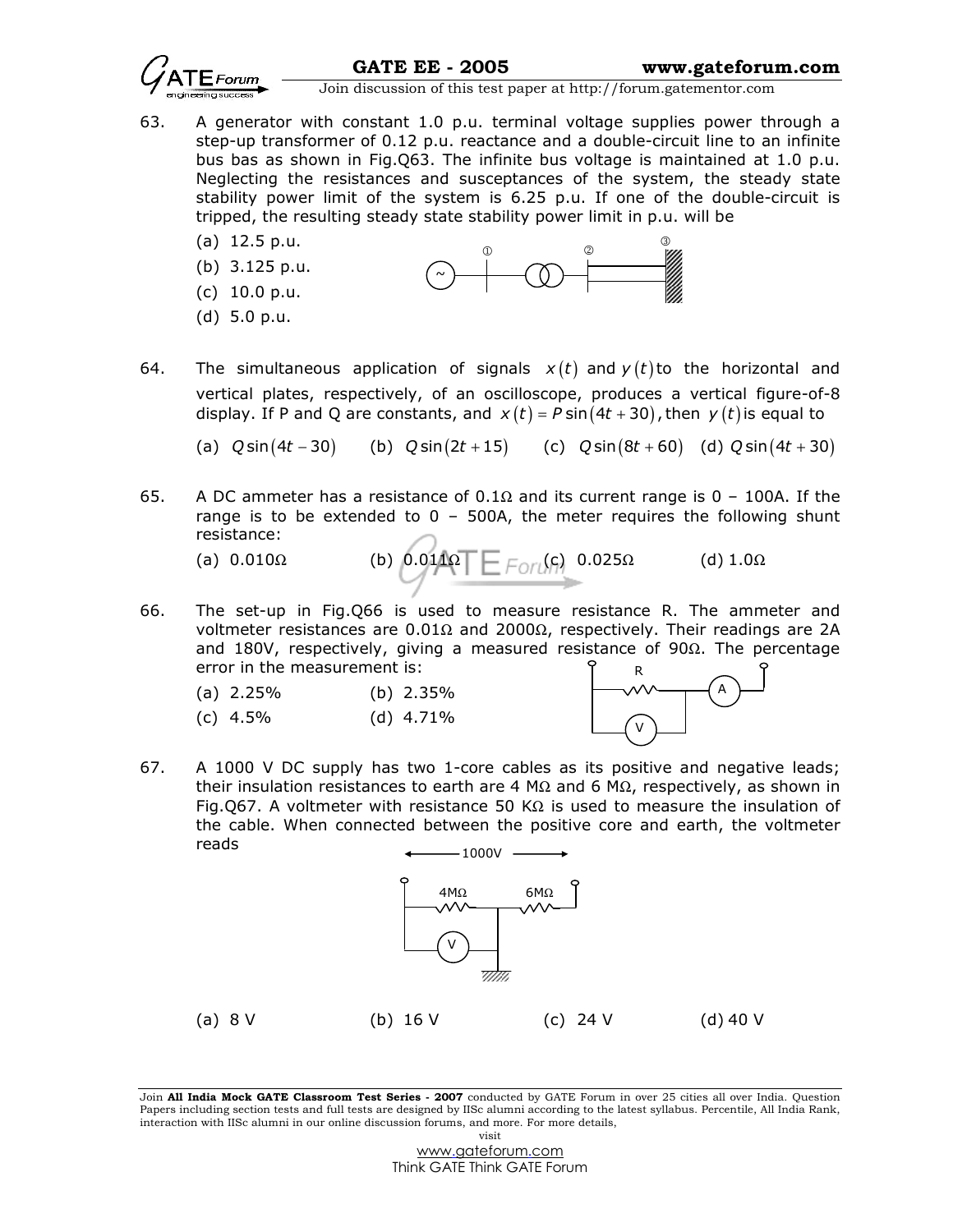

 $V_{CC}$ =5V

Join discussion of this test paper at http://forum.gatementor.com

- 68. Two wattmeters, which are connected to measure the total power on a threephase system supplying a balanced load, read 10.5 kW and –2.5 kW, respectively. The total power and the power factor, respectively, are
	- (a) 13.0 kW, 0.334 (b) 13.0 kW, 0.684
		- (c) 8.0 kW, 0.52 (d) 8.0 kW, 0.334
- 
- 69. The common emitter amplifier shown in Fig.Q69 is biased using a 1 mA ideal current source. The approximate base current value is:
	- (a)  $0 \mu A$
	- (b) 10 µA
	- (c) 100 µA
	- (d) 1000 µA



- 70. Consider the inverting amplifier, using an ideal operational amplifier shown in Fig.Q70. The designer wishes to realize the input resistance seen by the smallsignal source to be as large as possible, while keeping the voltage gain between  $-10$  and  $-25$ . the upper limit on  $R_F$  is 1 MΩ. The value of  $R_1$  should be
	- (a) Infinity
	- (b) 1 MΩ
	- (c) 100 kΩ
	- (d) 40 kΩ



71. The typical frequency response of a two-stage direct coupled voltage amplifier is as shown in



Join All India Mock GATE Classroom Test Series - 2007 conducted by GATE Forum in over 25 cities all over India. Question Papers including section tests and full tests are designed by IISc alumni according to the latest syllabus. Percentile, All India Rank, interaction with IISc alumni in our online discussion forums, and more. For more details, visit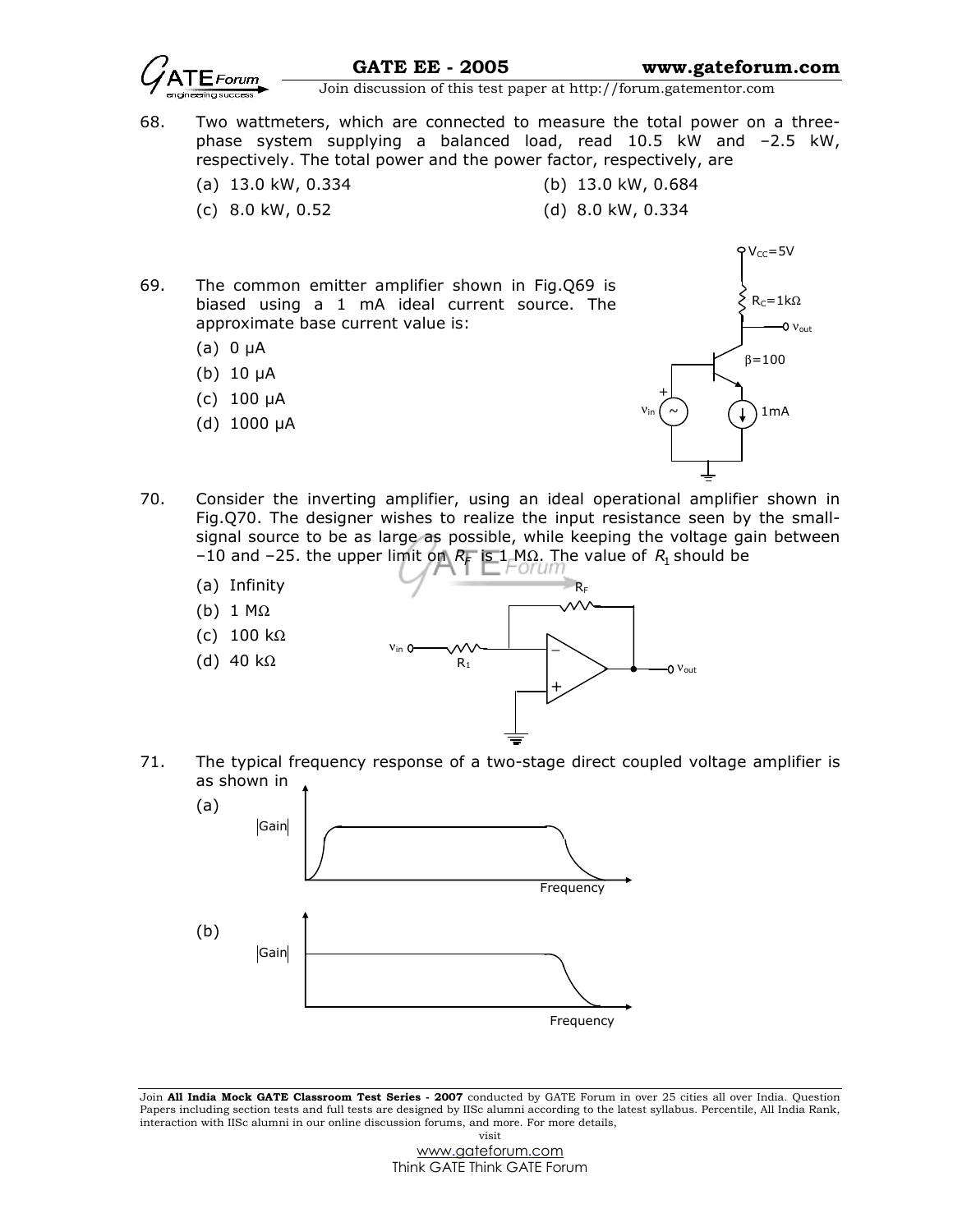

72. In Fig.Q72, if the input is a sinusoidal signal, the output will appear as shown in











Join All India Mock GATE Classroom Test Series - 2007 conducted by GATE Forum in over 25 cities all over India. Question Papers including section tests and full tests are designed by IISc alumni according to the latest syllabus. Percentile, All India Rank, interaction with IISc alumni in our online discussion forums, and more. For more details, visit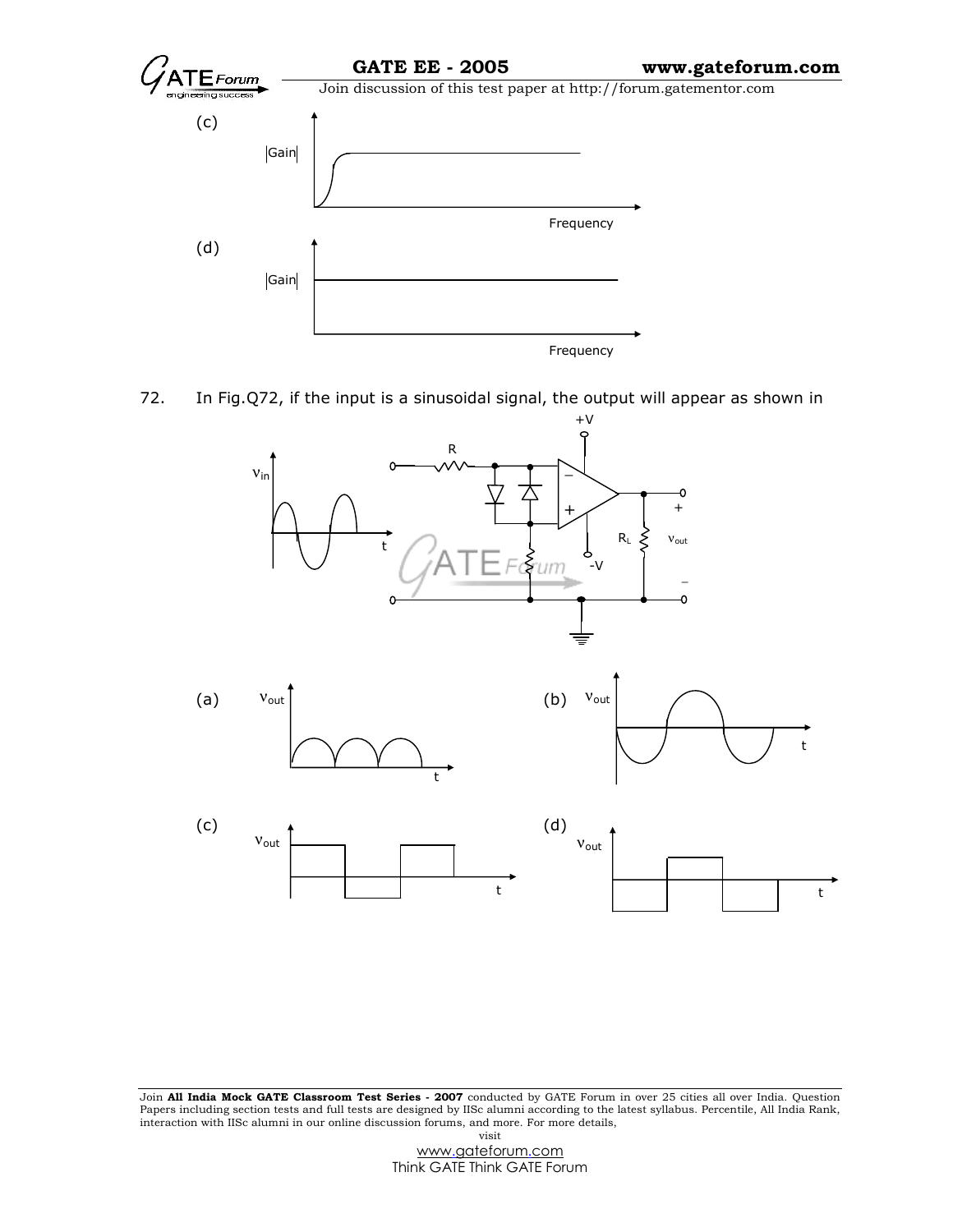

73. Select the circuit, which will produce the given output Q for the input signals  $X_1$  and  $X_2$ given in Fig.Q73.



74. If  $X_1$  and  $X_2$  are the inputs to the circuit shown in Fig.Q74, the output Q is:



Join All India Mock GATE Classroom Test Series - 2007 conducted by GATE Forum in over 25 cities all over India. Question Papers including section tests and full tests are designed by IISc alumni according to the latest syllabus. Percentile, All India Rank, interaction with IISc alumni in our online discussion forums, and more. For more details, visit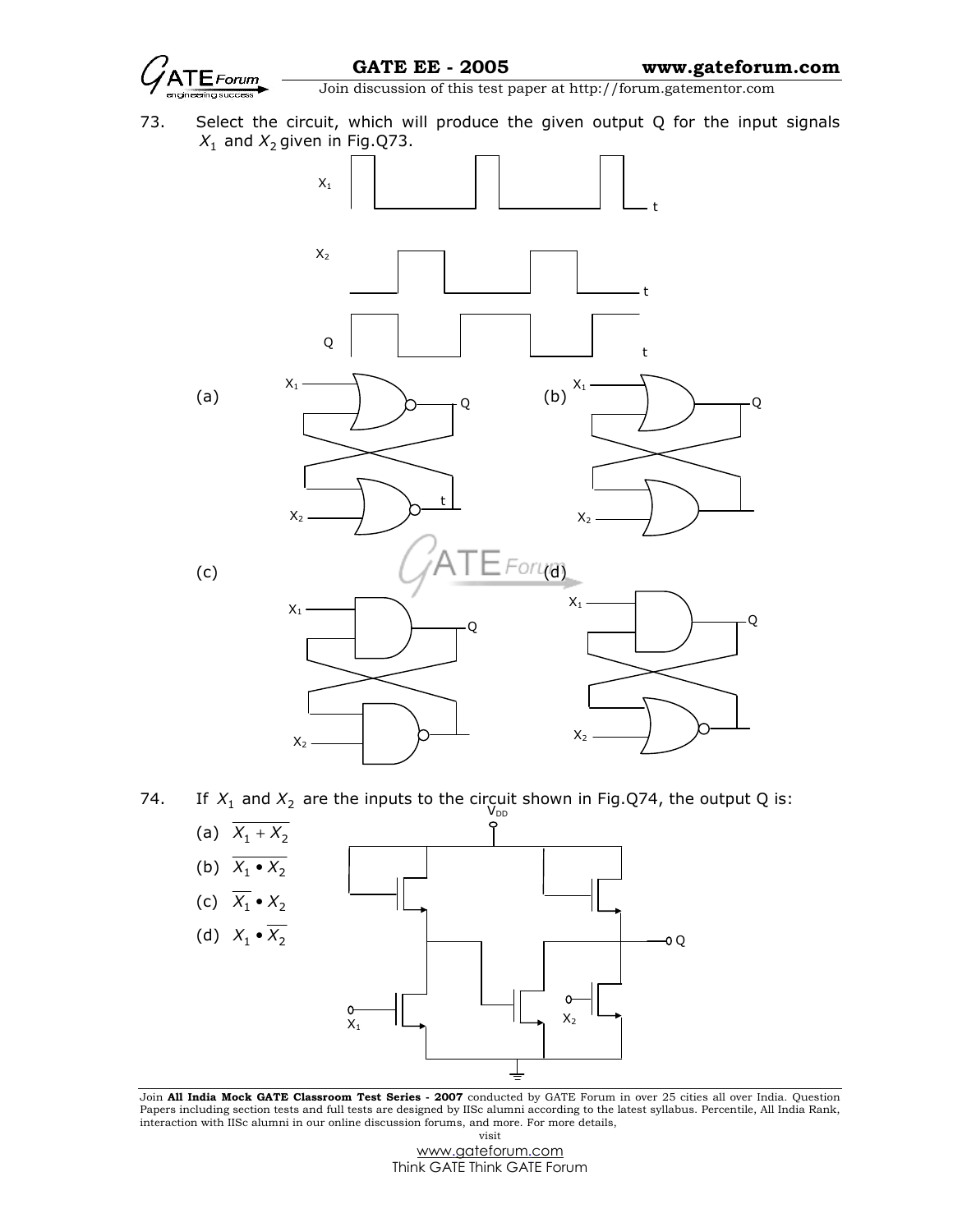

through the device during a switching transition. Is the transition a turn ON transition or a turn OFF transition? What is the energy lost during the transition?



77. An electronic switch S is required to block voltages of either polarity during its OFF state as shown in Fig.Q.77a. This switch is required to conduct in only one direction during its ON state as shown in Fig.Q77b.



Which of the following are valid realizations of the switch S?



Join All India Mock GATE Classroom Test Series - 2007 conducted by GATE Forum in over 25 cities all over India. Question Papers including section tests and full tests are designed by IISc alumni according to the latest syllabus. Percentile, All India Rank, interaction with IISc alumni in our online discussion forums, and more. For more details, visit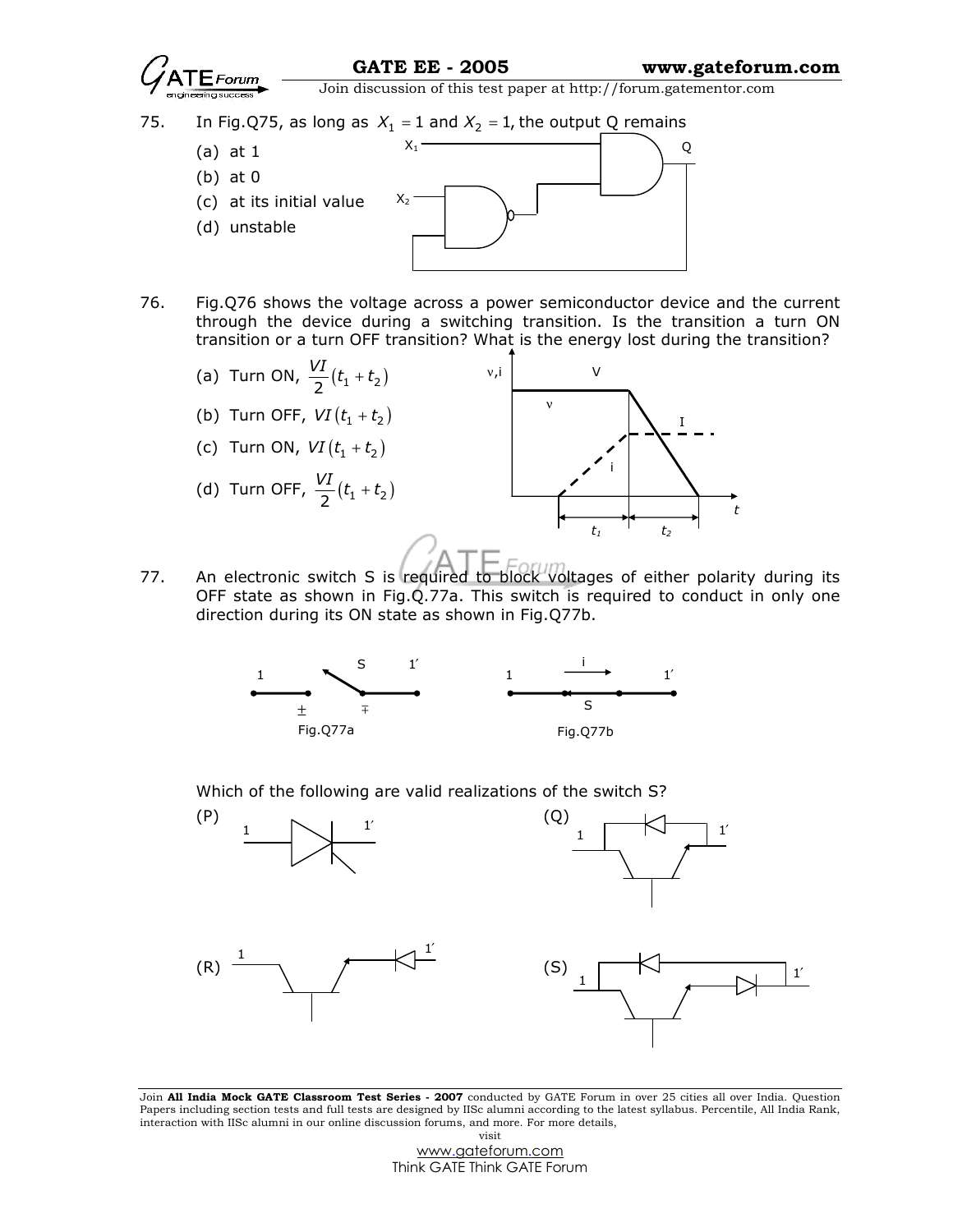

- 80. Consider a phase controlled converter shown in Fig.Q.80. The thyristor is fired at an angle  $\alpha$  in every positive half cycle of the input voltage. If the peak value of the instantaneous output voltage equals 230 V, the firing angle  $\alpha$  is close to
	- (a)  $45^{\circ}$  (b) 135° (c) 90° (d) 83.6° 50Hz R + −  $\sim$   $\sim$   $\sim$   $\sim$   $\sim$   $\sim$   $\sim$   $\sim$ 230V (RMS)

## Linked Answer Questions: 81a to Q85b carry two marks each

Statement for Linked Answer Questions 81a & 81b: A coil of inductance 10 H resistance 40 $\Omega$  is connected as shown in Fig.Q81. After the switch S has been in connection with point 1 for a very long time, it is moved to point 2 at  $t = 0$ .

81. **(A)** If, at  $t = 0^+$ , the voltage across the coil is 120V, the value of resistance R is: 20Ω 1 (a)  $0\Omega$ S (b) 20Ω Ó  $\overline{2}$ 10H (c) 40Ω 120V R (d) 60Ω 40Ω (B) For the value of R obtained in (a), the time taken for 95% of the stored energy dissipated is close to (a)  $0.10 \text{ sec}$  (b)  $0.15 \text{ sec}$  (c)  $0.50 \text{ sec}$  (d)  $1.0 \text{ sec}$ 

Join All India Mock GATE Classroom Test Series - 2007 conducted by GATE Forum in over 25 cities all over India. Question Papers including section tests and full tests are designed by IISc alumni according to the latest syllabus. Percentile, All India Rank, interaction with IISc alumni in our online discussion forums, and more. For more details,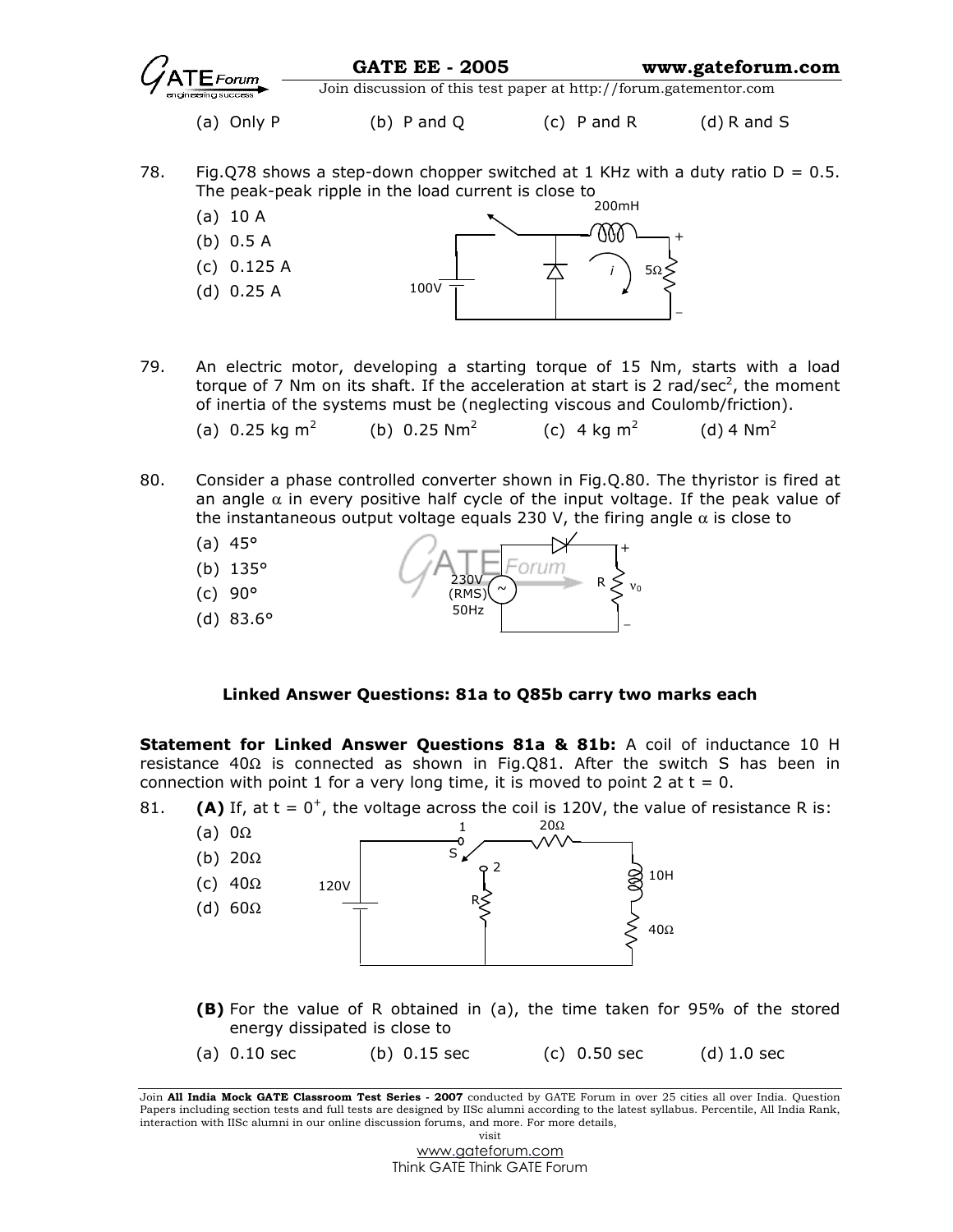

## Statement for Linked Answer Questions 82a & 82b:

A state variable system

 $\dot{X}(t) = \begin{bmatrix} 0 & 1 \\ 0 & -3 \end{bmatrix} X(t) + \begin{bmatrix} 1 \\ 0 \end{bmatrix} u(t)$  $\dot{X}(t) = \begin{bmatrix} 0 & 1 \ 0 & -3 \end{bmatrix} X(t) + \begin{bmatrix} 1 \ 0 \end{bmatrix} u(t)$ , with the initial condition  $X(0) = \begin{bmatrix} -1 & 3 \end{bmatrix}^T$  and the unit step input  $u(t)$  has

82. **(A)** The state transition matrix

(a) 
$$
\begin{bmatrix} 1 & \frac{1}{3}(1-e^{-3t}) \\ 0 & e^{-3x} \end{bmatrix}
$$
  
\n(b)  $\begin{bmatrix} 1 & \frac{1}{3}(e^{-t}-e^{-3t}) \\ 0 & e^{-t} \end{bmatrix}$   
\n(c)  $\begin{bmatrix} 1 & \frac{1}{3}(e^{-t}-e^{-3t}) \\ 0 & e^{-3t} \end{bmatrix}$   
\n(d)  $\begin{bmatrix} 1 & (1-e^{-t}) \\ 0 & e^{-t} \end{bmatrix}$ 

(B) and the state transition equation

(a) 
$$
X(t) = \begin{bmatrix} t - e^{-t} \ e^{-t} \end{bmatrix}
$$
  
\n(b)  $X(t) = \begin{bmatrix} t - e^{-t} \ 3e^{-3t} \end{bmatrix}$   
\n(c)  $X(t) = \begin{bmatrix} t - e^{-3t} \ 3e^{-3t} \end{bmatrix}$ 

Statement for Linked Answer Questions 83a & 83b: A 1000 kVA, 6.6 kV, 3-phase star connected cylindrical pole synchronous generator has a synchronous reactance of 20  $\Omega$ . Neglect the armature resistance and consider operation at full load and unity power factor.

| 83. | (A) The induced emf (line-to-line) is close to     |                  |                      |                    |  |  |  |  |  |
|-----|----------------------------------------------------|------------------|----------------------|--------------------|--|--|--|--|--|
|     | (a) $5.5$ kV                                       | (b) $7.2$ kV     | (c) $9.6 \text{ kV}$ | $(d)$ 12.5 kV      |  |  |  |  |  |
|     | <b>(B)</b> The power (or torque) angle is close to |                  |                      |                    |  |  |  |  |  |
|     | (a) $13.9^\circ$                                   | (b) $18.3^\circ$ | (c) $24.6^\circ$     | (d) $33.0^{\circ}$ |  |  |  |  |  |

Statement for Linked Answer Questions 84a & 84b: At a 220 kV substation of a power system, it is given that the three-phase fault level is 4000 MVA and single-line to ground fault level is 5000 MVA. Neglecting the resistance and the shunt susceptances of the system,

```
84. (A) the positive sequence driving point reactance at the bus is:
(a) 2.5Ω (b) 4.033Ω (c) 5.5Ω (d) 12.1Ω
```
Join All India Mock GATE Classroom Test Series - 2007 conducted by GATE Forum in over 25 cities all over India. Question Papers including section tests and full tests are designed by IISc alumni according to the latest syllabus. Percentile, All India Rank, interaction with IISc alumni in our online discussion forums, and more. For more details, visit